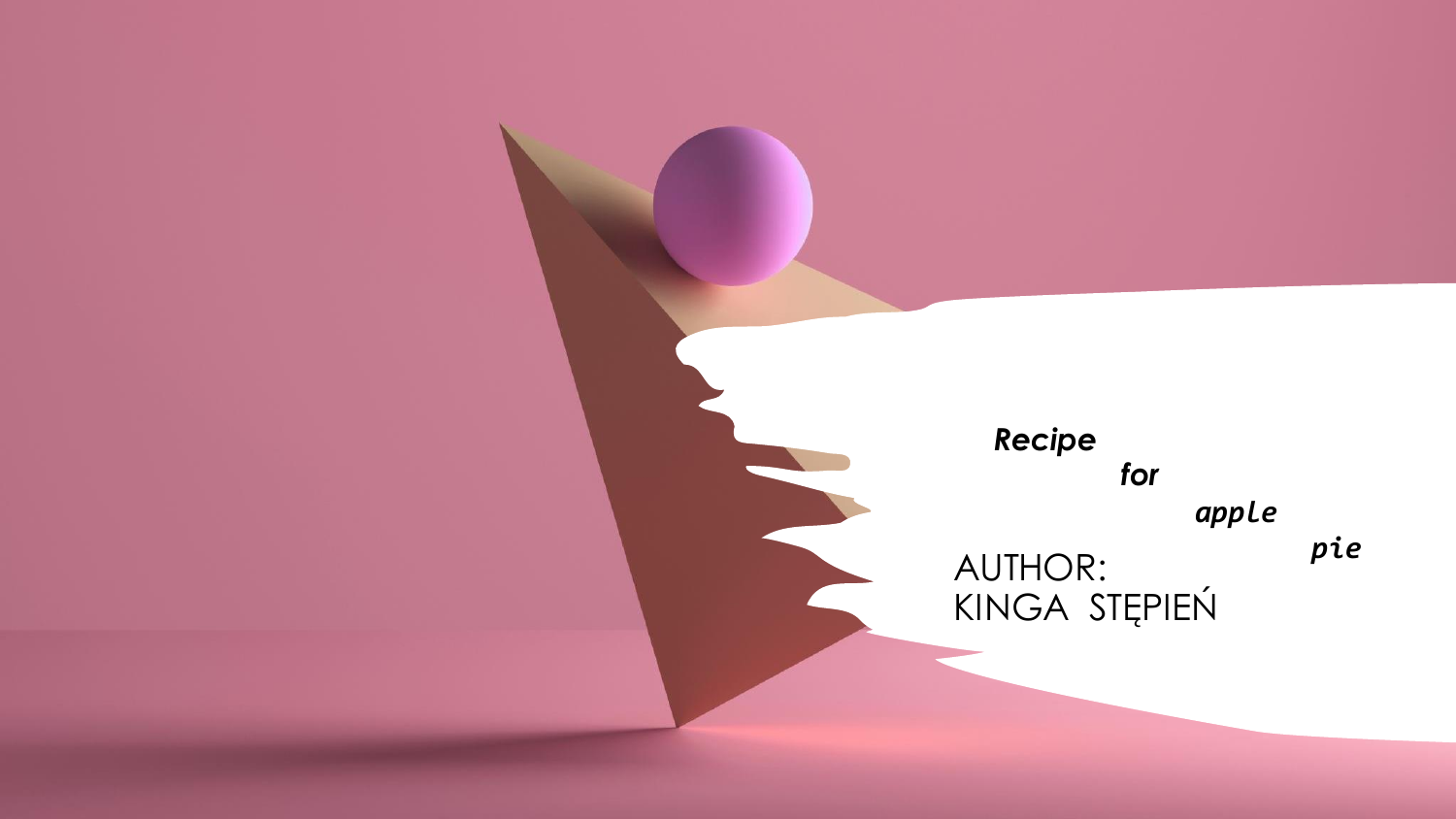# *Needed things and ingredients*

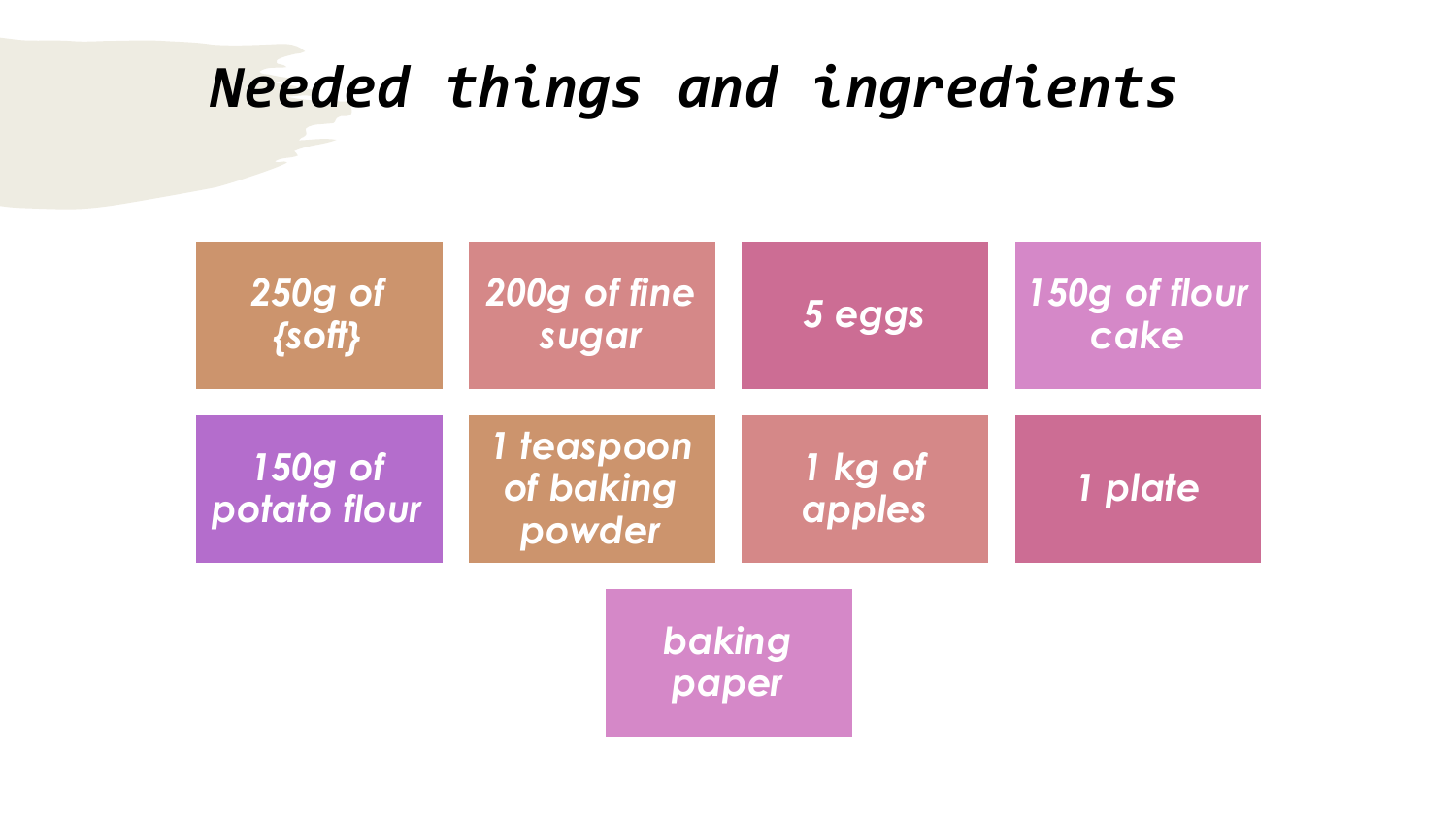• *Peel the apples and grate them and leave them for 5-10 minutes after rubbing them so that the drain is gone and you start making the dough*.

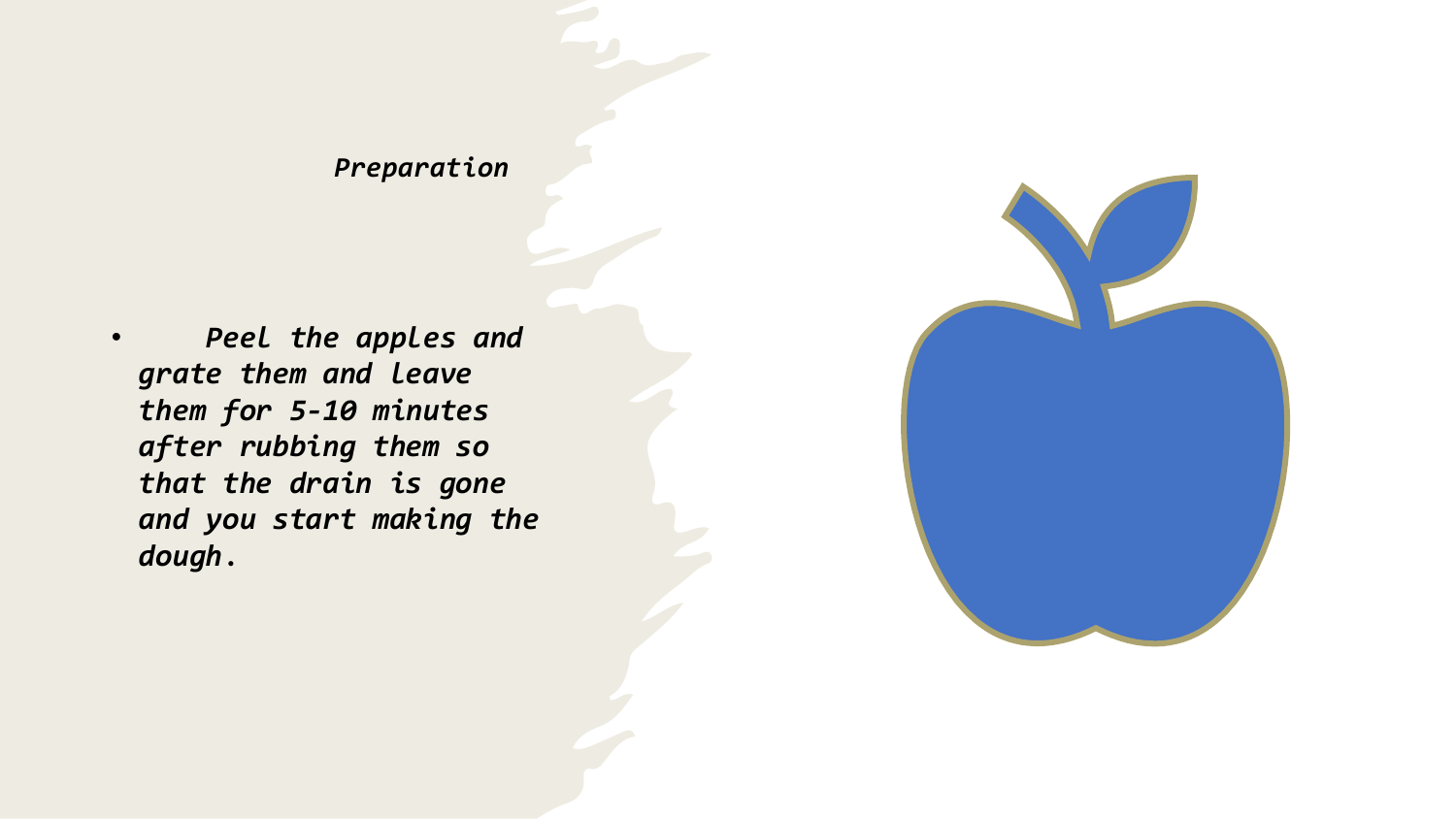• *Powder Pour 2 cups of flour to the position in which you are making, the larger half of a glass of sugar should be poured on this flour, then 1 teaspoon of baking powder, cane sugar and soft butter to these ingredients and beat until you can see that the dough is ready.*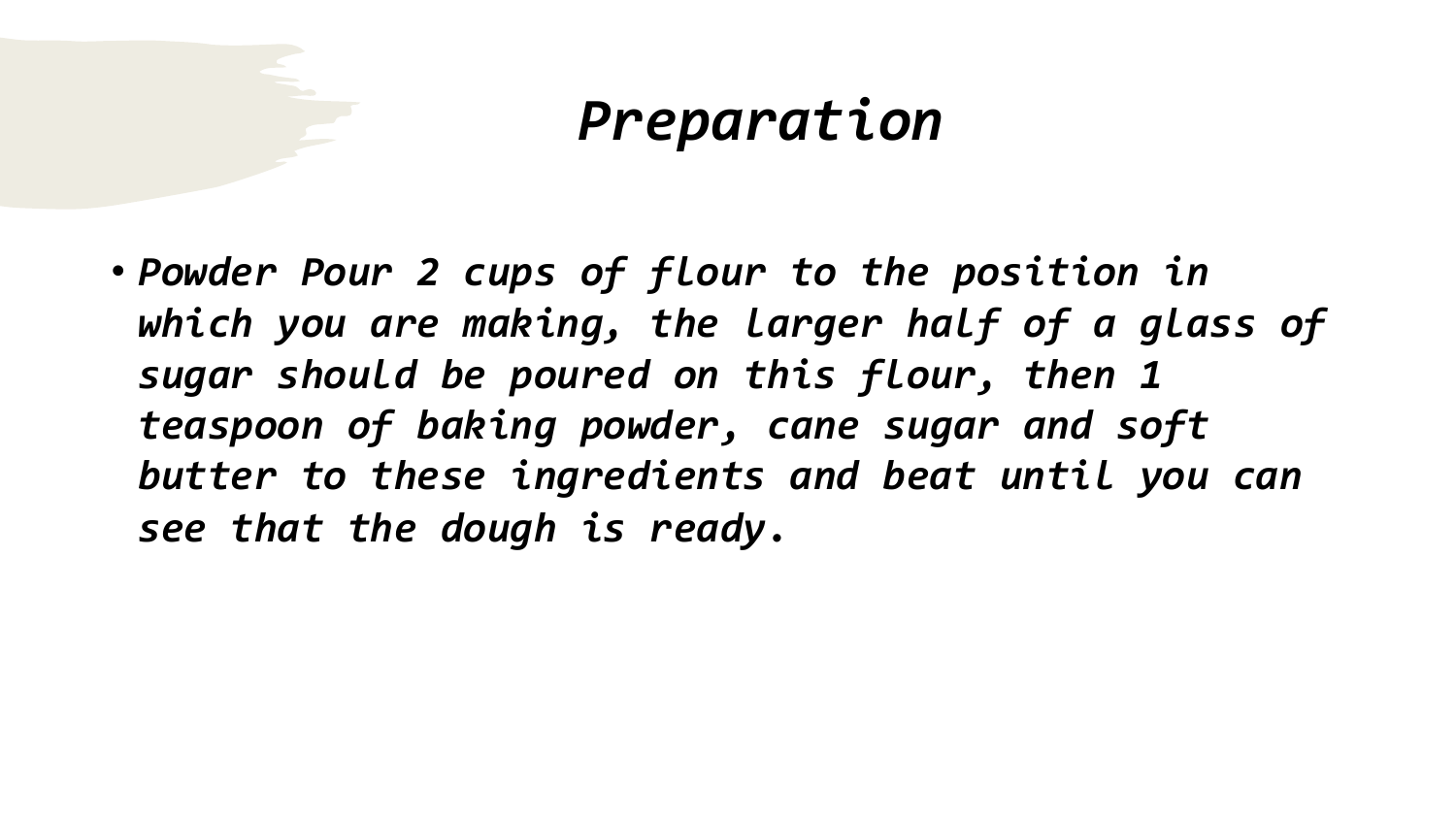• *After whipping the dough, halve the dough in half, put one of the hunts to the side and knead the dough with a rolling pin in the shape of a plaque.*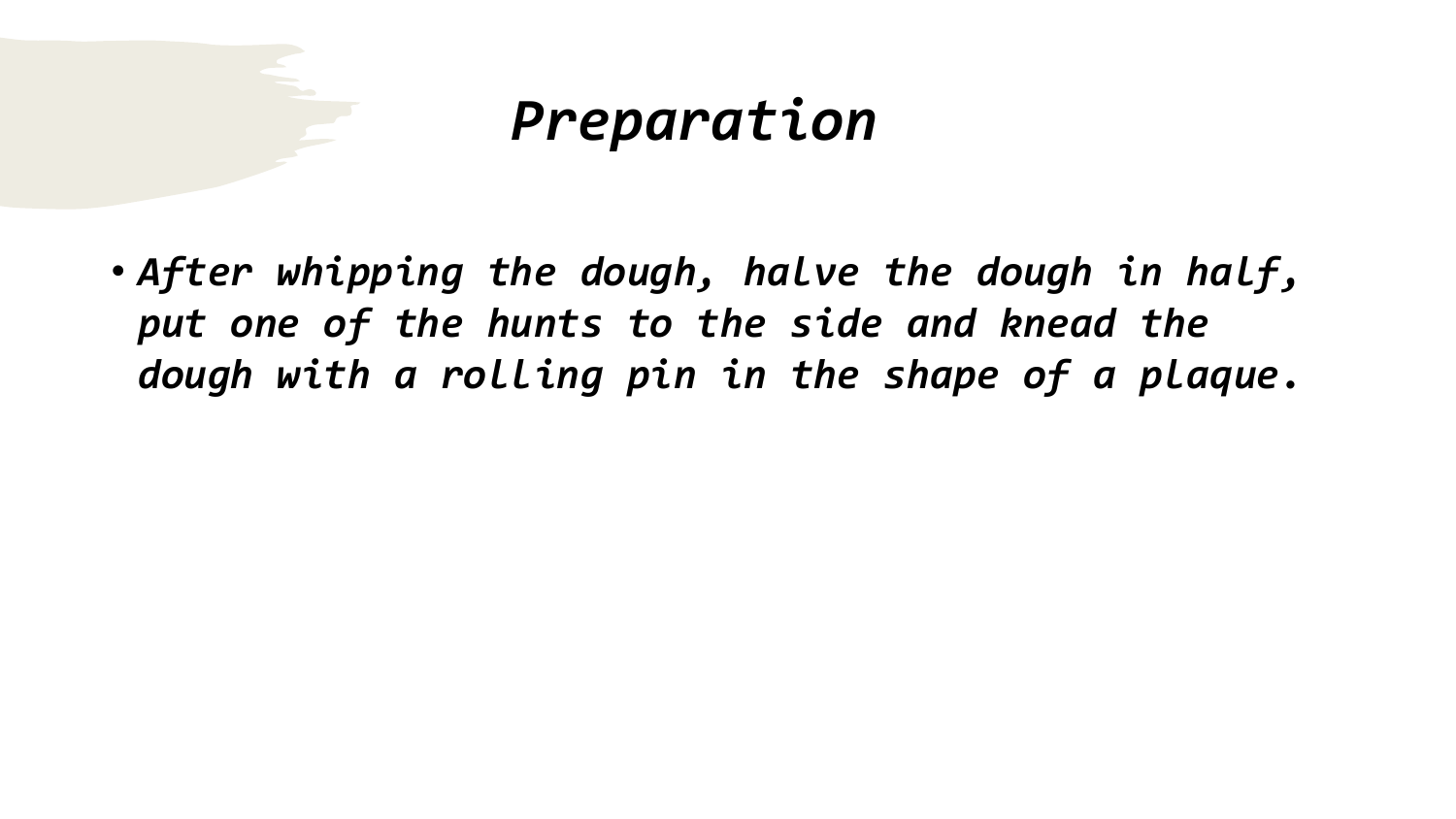• *Take the baking paper and cut it in the shape of a plate and arrange the paper in a baking tray so that the dough does not burn when you bake it. transition to the first part of the dough and knead like the previous ones and place on the grated apples, and make 5 holes with a fork to make the dough rise.*